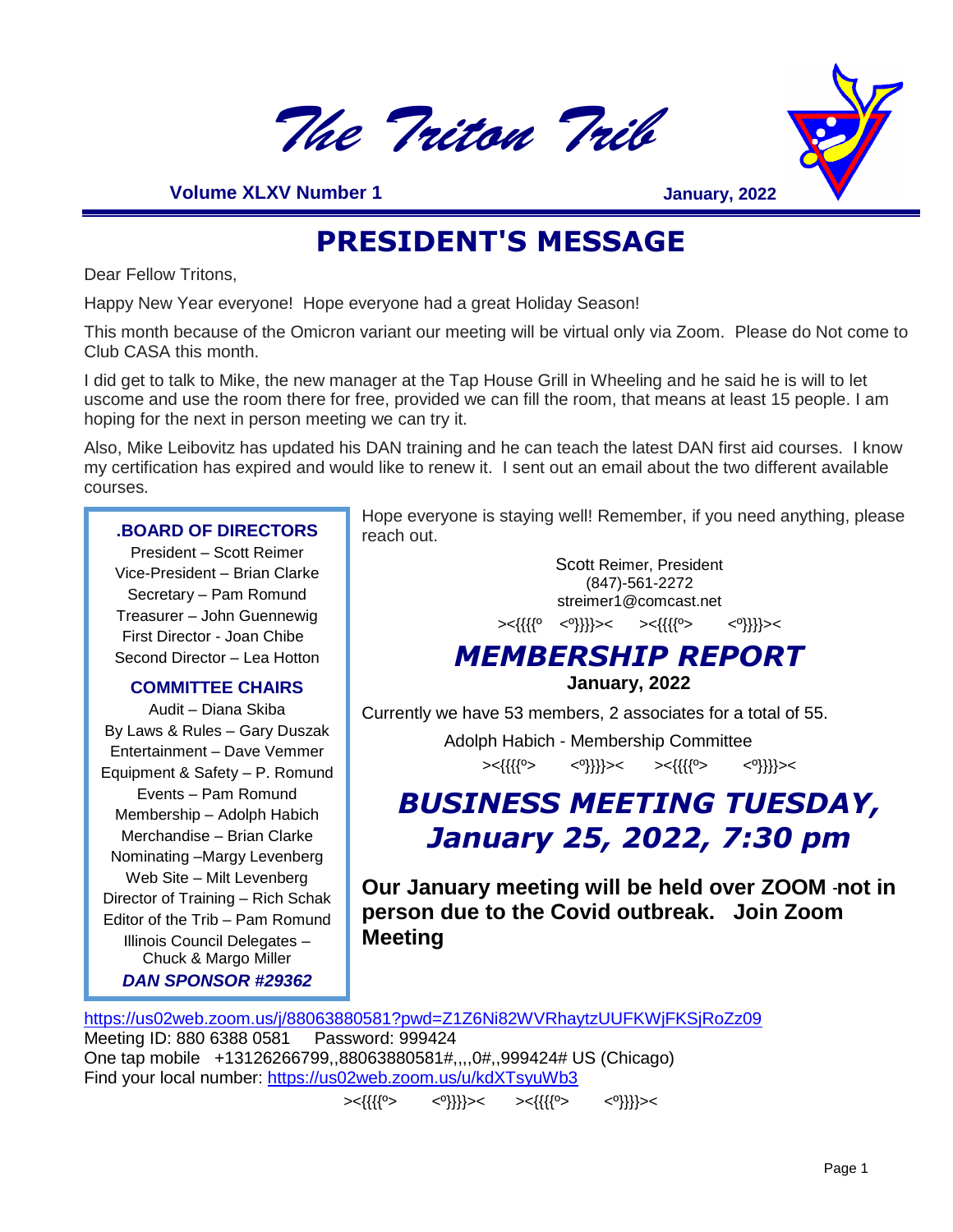|           |                                   | <b>2022 TRITON EVENTS CALENDAR</b>         |
|-----------|-----------------------------------|--------------------------------------------|
|           |                                   | January, 2022                              |
| Tue, 1/25 | <b>Business Meeting</b>           | <b>Meeting to be held via ZOOM</b>         |
| Sun, 1/30 | Ice Castles, Lake Geneva          | Pam Romund 773-791-3142, promund@gmail.com |
|           |                                   |                                            |
| Tue, 2/8  | <b>Triton Trib Deadline</b>       | Pam Romund 773-791-3142, promund@gmail.com |
| Sun 2/13  | <b>SUPERBOWL PARTY</b>            | Pete and Denice Kennedy 847-639-6711       |
|           | Kennedy Home                      | denicekennedy@sbcglobal.net                |
| Sat, 2/19 | <b>Lunar New Year Dinner</b>      | Jim Hynan 312-402-1506                     |
|           | <b>Tasty Cuisine, Des Plaines</b> | Jhynan74@gmail.com                         |
| Tue, 2/22 | <b>Business Meeting</b>           | <b>Location TBD</b>                        |
|           |                                   | March, 2022                                |
| Tue, 3/9  | <b>Triton Trib Deadline</b>       | Pam Romund 773-791-3142, promund@gmail.com |
| Sat, 3/12 | Chicago History Museum            | <b>TIC NEEDED</b>                          |
| Tue, 3/22 | <b>Business Meeting</b>           | <b>Location TBD</b>                        |
| Sat, 3/26 | <b>Greek Food Outing</b>          | Pam Romund 773-791-3142, promund@gmail.com |
|           |                                   | April, 2022                                |
| Sat, 4/2  | <b>Wolves vs Admirals</b>         | TIC:: Adolph Habich                        |
|           | <b>Hockey Rosemont Arena</b>      |                                            |
| Sat, 4/9  | <b>Anniversary Party</b>          | <b>TIC NEEDED</b>                          |
| Tue, 4/12 | <b>Triton Trib Deadline</b>       | Pam Romund 773-791-3142, promund@gmail.com |
| Sat, 4/23 | Dinner & A Show                   | <b>TIC NEEDED</b>                          |
| Tue, 4/26 | <b>Business Meeting</b>           | <b>Location TBD</b>                        |
|           |                                   | May, 2022                                  |
| Tue, 5/10 | <b>Triton Trib Deadline</b>       | Pam Romund 773-791-3142, promund@gmail.com |
| Sat, 5/14 | <b>Walking Tour</b>               | <b>TIC NEEDED</b>                          |
| Tue, 5/24 | <b>Business Meeting</b>           | <b>Location TBD</b>                        |
| Sun, 5/29 | Bike Ride, Walk and Eat           | Milt & Margy Levenberg                     |

TICs needed to run some of these events. Please contact Pam Romund, 773-791-3142, [promund@gmail.com](mailto:promund@gmail.com) Events Committee - Pam Romund, Joan Chibe, Adolph Habich, Scott Reimer

><{{{{º> <º}}}}>< ><{{{{º> <º}}}}><

# *SUPER BOWL PARTY*

We'd like to invite the Tritons over for a Superbowl Party on Sunday, February 13th at 4:30 pm. The game starts at 5:30 pm. Feel free to bring a dish or drink to pass - or just come as you are.

**Please RSVP by Saturday, February 12th.** Here's our address:

Pete & Denice Kennedy 289 Fox Harbor Drive Trout Valley, IL 60013 847-639-6711 [denicekennedy@sbcglobal.net](mailto:denicekennedy@sbcglobal.net)

Directions:

Take NW Highway to Cary-Algonquin Road.

Turn South on Cary-Algonquin Road to Country Commons Road

Turn East on Country Commons Road to Stonegate.

Turn Right on Stonegate Road until it deadends at River Drive.

Turn Right on River Drive and continue until you come to a clearing (which is a horse pasture) at Fox Harbor **Drive** 

Turn Left on Fox Harbor, and we're the third house from the corner. You can park in the drive way, or on the street on the pasture side. If you go too far, Fox Harbor goes in a circle, so you can just circle around.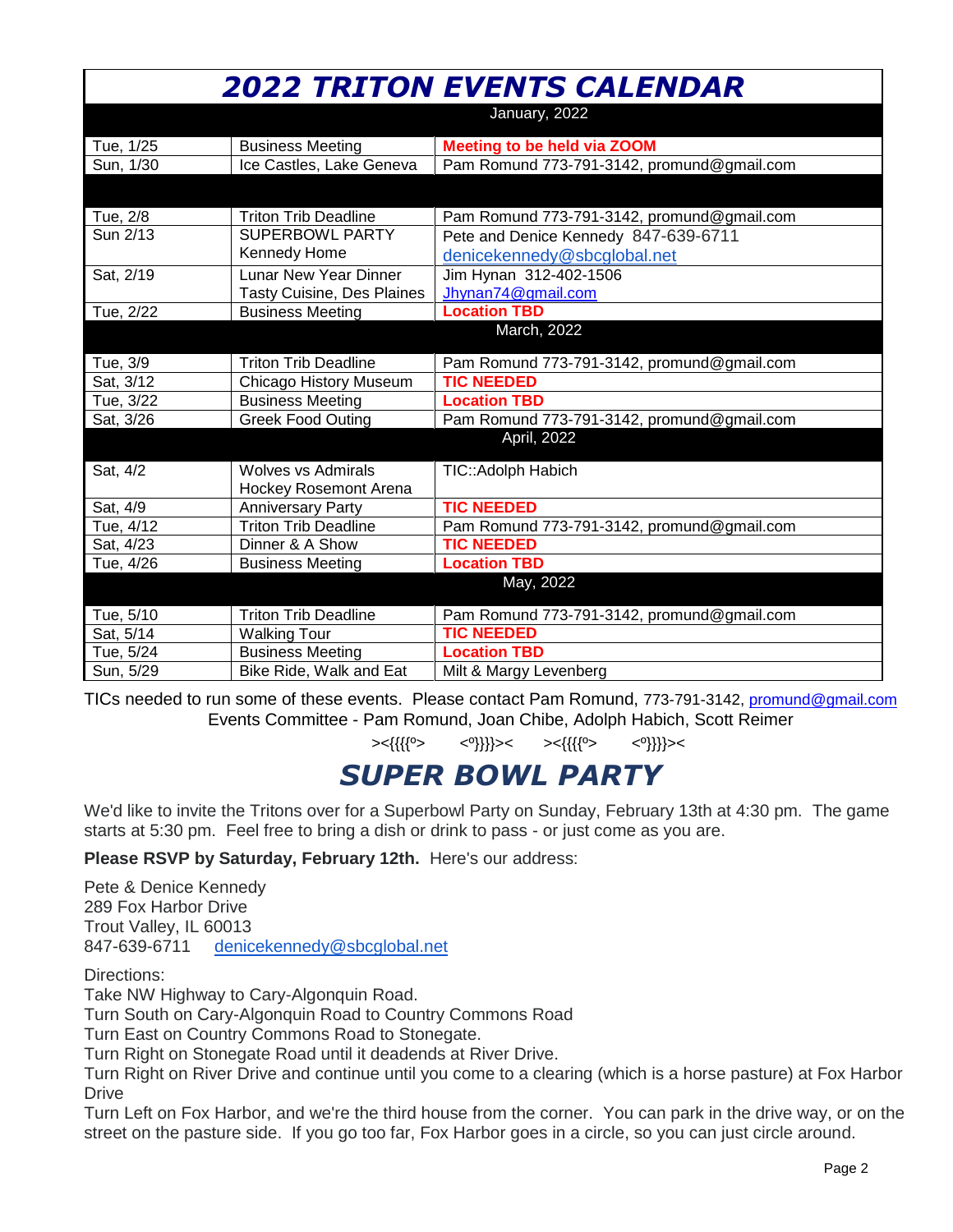# *\* \* \* LUNAR NEW YEAR CELEBRATION \* \* \* SATURDAY FEBURARY 19, 2022*

*6:30 pm*

#### **TASTY CUISINE CHINESE RESTAURANT 1225 Elmhurst Road (Rt 83) Des Plaines 6:30 PM**

We must eat again in February, and have a good follow-up to Pizza Nite in January. We have been to this restaurant several times, and they give us LOTS of food (a qualification in my book). Let's celebrate the Chinese New Year (with hopes for a brighter year in 2022) in style, with good company and a good dinner.

Order from their menu and eat our hearts out.

Please inform the old TIC by Wed Feb  $16<sup>th</sup>$ , and he will make appropriate reservations.

Jim Hynan 312-402-1506 [Jhynan74@gmail.com](mailto:Jhynan74@gmail.com)

><{{{{º> <º}}}}>< ><{{{{º> <º}}}}><

### *FREE ADMISSION TO THE SHEDD (\$3.00 Fee to reserve your spot)*

The Shedd will have free admission days Feb. 7-11 and Feb. 14-18. It will be open 9 a.m.-5 p.m. those days.

The Shedd is open 9 a.m.-5 p.m. Thursday-Friday and 9 a.m.-6 p.m. Saturday-Sunday.

Advance [reservations](https://www.sheddaquarium.org/plan-a-visit/get-tickets/discount-and-free-days/illinois-resident-free-days) are required. You can book them online or over the phone by calling 312-939-2438. There is a \$3 processing fee for online reservations. Capacity is limited, and no walk-up tickets will be available.

Visitors must provide proof of residency at the museum via a valid Illinois state ID or driver's license to get free admission.

Proof of vaccination is required for everyone 5 and older, and visitors 16 and older must also show a photo ID that matches their vaccine cards. Masks are required for everyone older than 2.

><{{{{º> <º}}}}>< ><{{{{º> <º}}}}><

The following two articles are reprinted from Undercurrent On-Line. January, 2022

### *NATURE ADAPTS TO CIRCUMSTANCES*

According to a new study published in the peer-reviewed journal *Nature Communications*, the plastic mass waste accumulating in the oceans provides a unique habitat for coastal species that may evolve to adapt to a life on floating plastic. A decade ago, marine researchers believed coastal organisms that live along sheltered shorelines could not survive in the inhospitable open ocean. Yet Japan's 2011 tsunami, which sent some 300 species of marine life riding durable and buoyant plastic garbage onto North American waters, disproved that.

><{{{{º> <º}}}}>< ><{{{{º> <º}}}}><

## *REMOTE WORKING IN THE TIME OF COVID?*

Imagine those Zoom meetings or taking conference calls while enjoying the white sands and turquoise waters of the Cayman Islands. The Crown Colony has extended its Global Citizen Concierge Program to two years, so those with a proven annual income over \$100,000 and health insurance are invited to live and work remotely and dive headfirst into the Cayman way of life. Would suit a scuba diver! <https://tinyurl.com/2p8mwdkd>

><{{{{º> <º}}}}>< ><{{{{º> <º}}}}><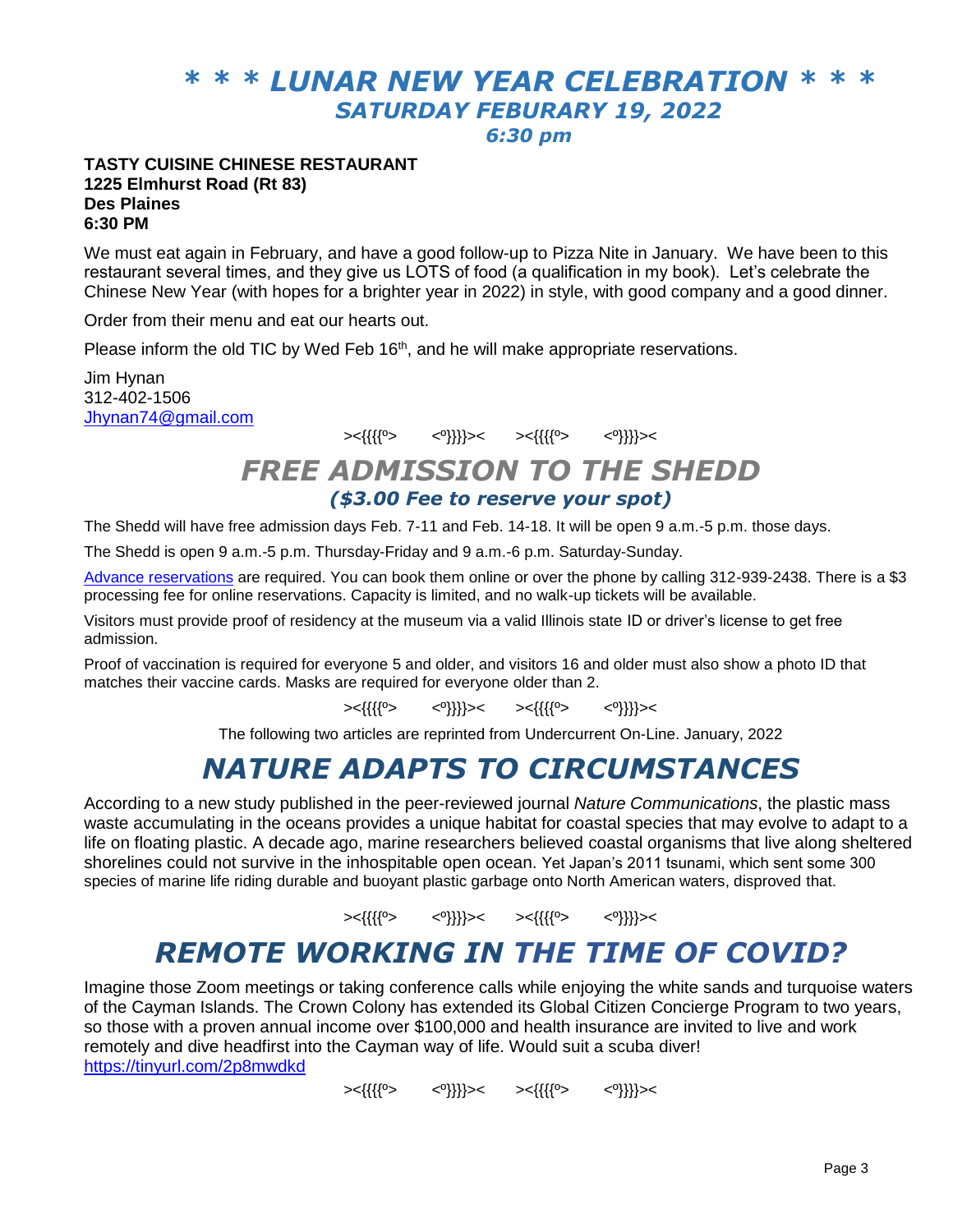

# *THANK YOU!*

The following businesses support our organization and we thank them for the generosity. The next time you stop in mention you are a Triton & personally thank them for their support.

### **BELOW H20**

554 S. Route 59 Naperville, IL 60540 630-820-2531

### **HAIGH QUARRY**

2738 E 2000 North Road Kankakee, IL 60901 815-939-7797

### **PIRATE'S COVE DIVING**

1103 West Oklahoma Avenue Milwaukee, WI 53215 414-482-1430

### **SCUBA SENSATIONS**

2475 W. Pratt Blvd Chicago, IL 60645 312-404-7785

### **DJ'S SCUBA LOCKER**

9301 W. Ogden Ave. Brookfield, IL 60513 708-442-43883

### **PEARL LAKE RESORT**

Highway 251 South Beloit, IL 61080 815-389-1479

### **SCUBA EMPORIUM**

16336 S. 104th Avenue Orland Park, IL 60467 708-226-1614

### **UNDERSEAS SCUBA CENTER**

611 N. Addison Avenue Villa Park, IL 60181 630-833-8383

><{{{{º> <º}}}}>< ><{{{{º> <º}}}}><

# *ICE CASTLES LAKE GENEVA, WI JANUARY 30, 2022*

Calling all Queen Elsa wannabees: your palaces await in Lake Geneva, Wisconsin. Ice artists create walkthough castles with tunnels, slide4s and frozen fountains etched into natural looking formations. At night colorful LEDs illuminate the ice. Looking for the perfect insta shot? Take a seat on an icy throne - the cold never bothered you anyway.

As of now the opening has been pushed back to the end of January so no tickets are available as yet. Please contact me to get your name on the list. Thanks!

TIC: Pam Romund 773-791-3142 promund@gmail,com

><{{{{º> <º}}}}>< ><{{{{º> <º}}}}><

Margy and her committee are looking for few good people to complete the line-up for the Board of Directors. Contact her for more info.